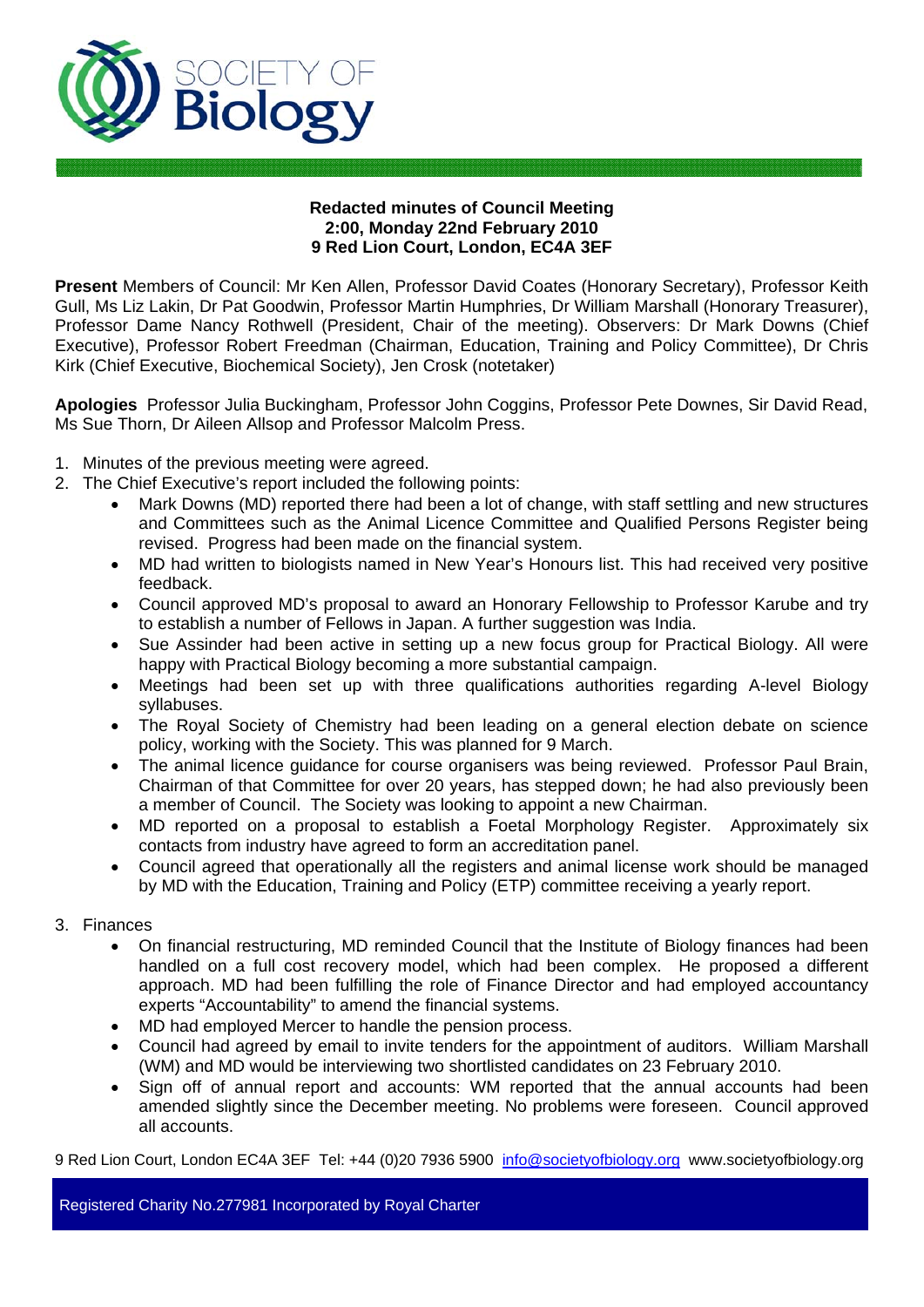

- MD presented a prudent Q1 forecast.
- A formal campaign was planned to bring in organisational members. MD confirmed that three or four MOs had been lost as a result of the reorganisation. Council noted and approved the Q1 position.
- 4. **Charles Darwin House.** MD presented a paper detailing developments in the consideration of a move to Charles Darwin House. Council unanimously approved the recommendations in MD's paper, giving delegated authority to negotiate with all parties.
- 5. **Education, Training and Policy ETP committee**. RF reported that the Committee had an excellent membership representing diverse areas. At the first meeting a number of issues were raised including the crucial question of how we could become the single voice of biology and how we would work collaboratively with Member Organisations. ETP recommended that the Society should take a more active role at a European level to assimilate, distribute and influence policy.
- 6. **Education accreditation**. Liz Lakin (LL) provided an update on accreditation. The working group focus was on integrated Masters-level Degrees. The Department for Business Innovation and Skills and the Biotechnology and Biological Sciences Research Council (BBSRC) were keen to help the Society take this forward. Financial support for this work was being sought. The working group had indentified *in vivo* skills and environmental biology as initial areas for consideration. MD reported that he had presented the outcome to the Industry and Higher Education Forum, and had been invited to join their executive committee. Council agreed this. MD was preparing a business plan to attract funding.
- 7. **Science policy report** Council welcomed the progress made on our science policy agenda. The Natural Capital Initiative was gaining momentum. A full time appointment had been made by the Centre for Ecology and Hydrology; this person would spend some time with the Society. An intern was also working on this for the Society. Council approved the overall direction.

#### 8. **Membership, Marketing and Communications**.

- MD reported that individual membership looked on course to hit business plan projections.
- Management and content of *Biologist* was about to be reviewed. Council accepted Sir Colin Spedding's resignation as chair of the editorial board and thanked him for his work.
- MD confirmed outsourcing of publishing was progressing.
- 9. **MMC report** Sue Thorn, Chair of the Committee had sent her apologies. Council noted her paper and welcomed progress to date.
- 10. **AGM plans:** MD outlined planes for the forthcoming AGM
- 11. **Remuneration Committee** MD spoke to his paper. Council agreed the recommendations.
- 12. **Regulations** David Coates (DC) confirmed some new draft Regulations are needed to replace old Institute of Biology ones. The Transitional Regulations identified terms of office for current members of Council. The Audit Committee function was also discussed.
- 13. **Council approval of nominations of Chairs of the College of Individual Members and the College of Member Organisations:** Council approved the nominations of Tim Brigstocke and John Coggins, respectively.
- 14. **Council reluctantly accepted the resignation of Professor Malcolm Press** as a result of time constraints.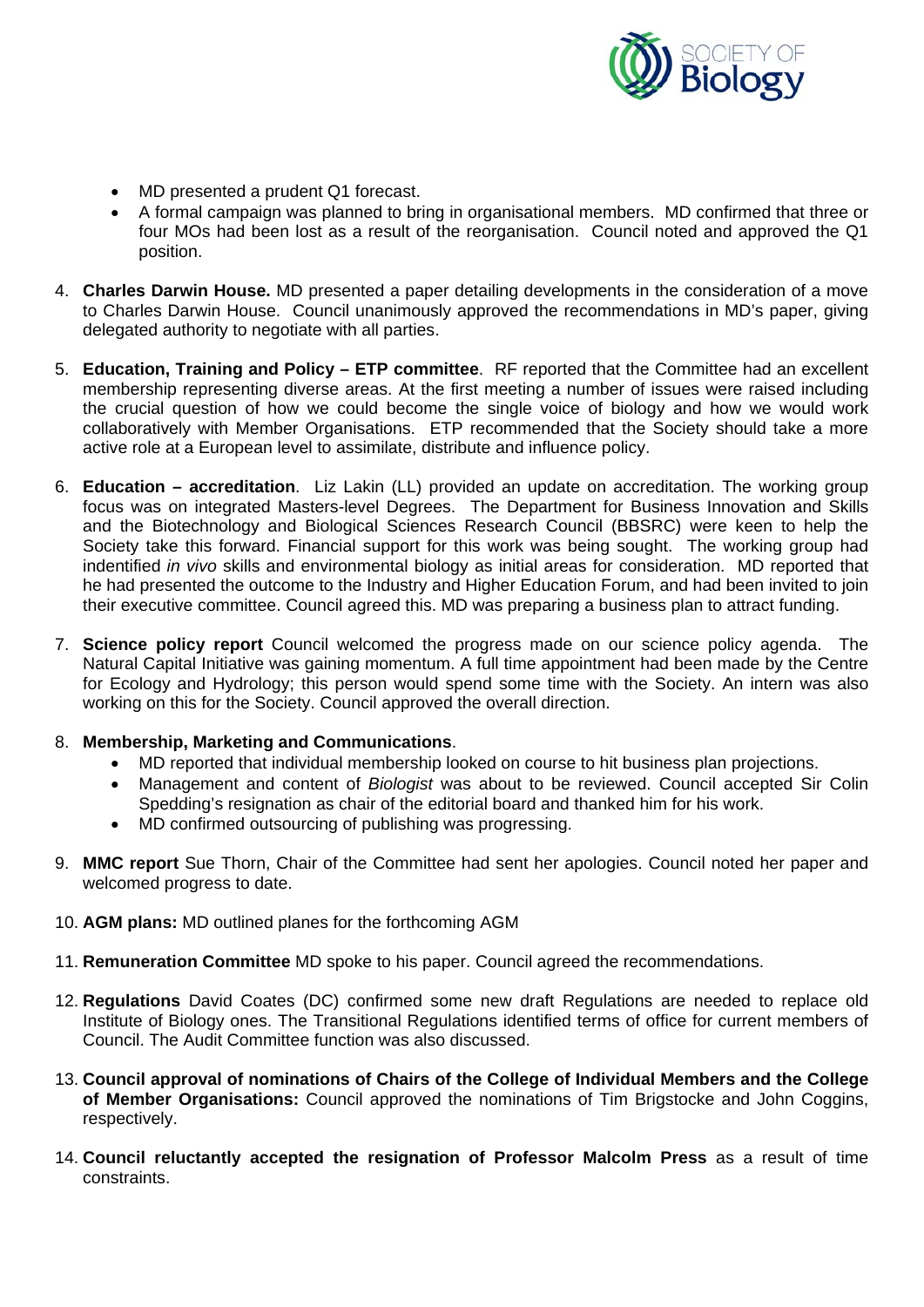

#### 15. **Special interest groups**

- **UK Biology Competitions** Ken Allen reported that the constitution was now signed. Liz Lakin agreed to sit on the SIG Committee as the representative of Council.
- **Animal Sciences Group** Council noted the draft constitution and agreed its direction. MD reported the first meeting of this Special Interest Group would be 18 March.
- 16. **Launch** There had been an excellent response, 293 acceptances for 300 places. A dedicated publication was being prepared. MD reported that we were undertaking a MORI poll to inform media work.
- 17. **Book prizes** To promote the Society's endeavours William Marshall proposed establishing an annual programme of book prizes. Council agreed. A detailed proposal will be compiled for the next meeting.

#### 18. **AOB**

- Council agreed that David Coates should write to the Higher Education Academy regarding proposed cuts.
- The Council Away Day was confirmed for 14 April.
- MD reported that for the International Year of BioDiversity (2010) the Society would be running a photo competition with a top prize of £1000. Sponsorship is being sought. Council agreed.
- MD reported that the first International Accreditation approval for training in the animal licensing field had been completed.
- 19. **Date of next meeting**: 3 June 2010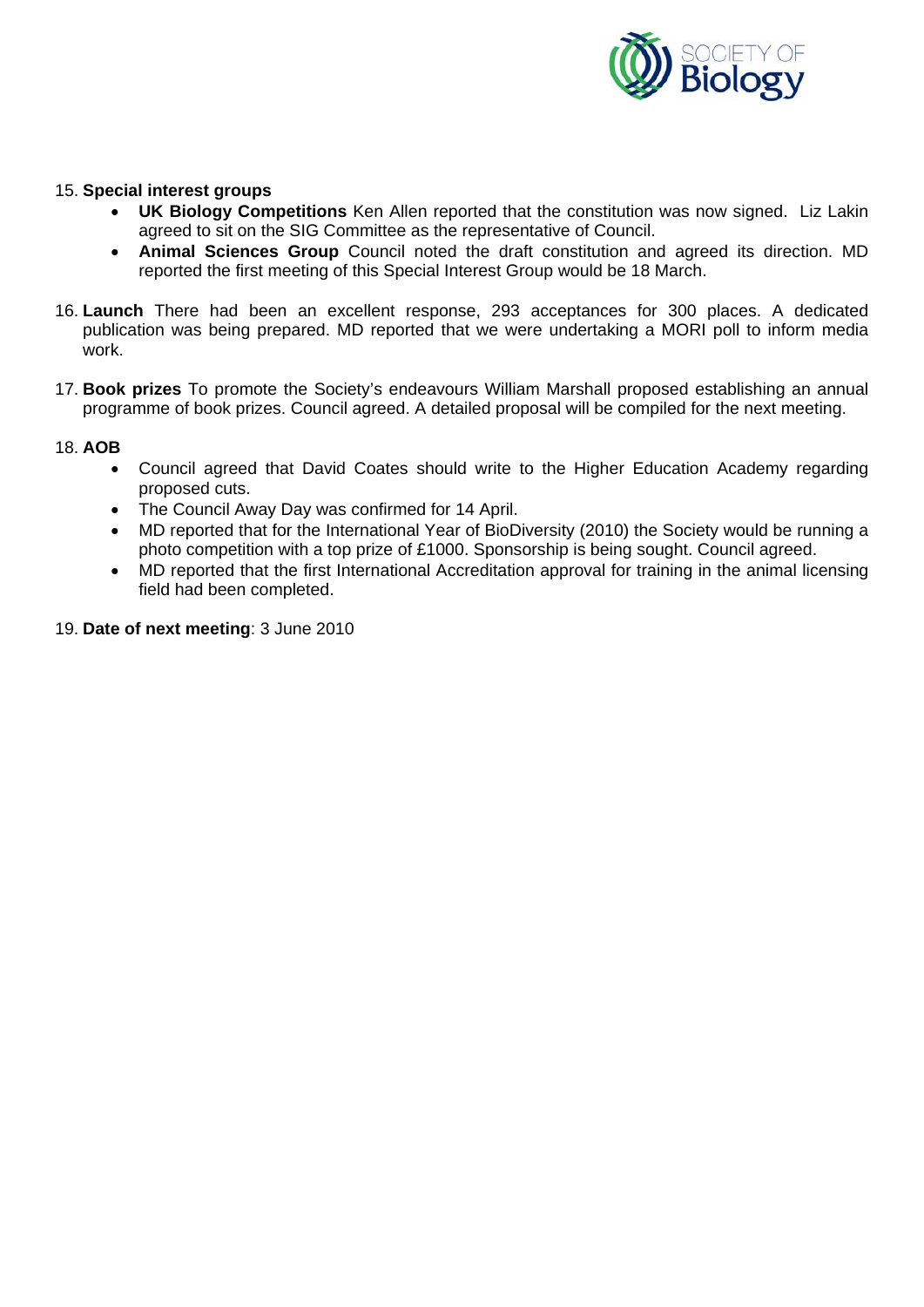

#### Council away day  $-14^{th}$  April 2010 (14:00-18:00) Ramada Piccadilly Hotel Manchester

#### **NOTES & ACTIONS – RECORD FOR MEMBERS**

Council held an away day on 14th April 2010, which was devoted to discussion, under 4 headings, of how we can work towards realising the Society's vision and strategy over the next 5 years. Key points from these discussions are summarised below.

#### **1. What should the Society look like in 5 years time? What are the priorities?**

It was agreed that our primary focus should be to act effectively as the 'single voice' for UK biology. Critical steps to achieve this include:

- Providing a welcoming environment to promote effective working across both individual and member organisations, making maximum use of everybody's strengths and expertise. Education and Science Policy are key areas for joint working
- Reaching out to more organisations (e.g RSPB, Kew, RHS as well as smaller organisations) to ensure we are fully inclusive across all areas of biology
- Supporting career development for biologists, including accreditation and Continuing Professional Development
- Moving to Charles Darwin House, London in order to be co-located with other bioscience learned societies to help create a bio-science hub,
- Obtaining the 'Royal' title

#### **2. Mapping the route to realise the vision – how do we match strategy and delivery?**

Critical to this is defining the role of and interactions between the Colleges, Committees, and having clarity on the benefits and rights associated with the different categories of membership.

*The Colleges* have been established primarily for statutory and voting issues. To ensure good communications **it was agreed that the College of Member Organisations should send two observers to Council meetings,** on a 6 month rotating basis. (The British Ecological Society and the British Pharmacological Society will fulfil this role from June – Dec 2010)

It is anticipated that there will be interaction at many levels between the *Colleges* and the *Committees* (Education, Training and Policy, and Membership, Marketing and Communication), and that this will evolve as Task Forces and other activities are put in place. **It was proposed that each member of ETP and MMC should lead in a specific area, linking strategy and operational delivery, with working groups established as necessary on a 'task and finish' basis.** 

*The Branches* are foci for individual members and their local community, and they were encouraged to be proactive in making links with their local schools and Higher Education Institutes, and if appropriate be involved in meetings of Member Organisations in their area. Given the diversity in the Branches, **it was agreed that it is timely to review Branch activities, including a survey of members** (autumn 2010 and spring 2011)

9 Red Lion Court, London EC4A 3EF Tel: +44 (0)20 7936 5900 info@societyofbiology.org www.societyofbiology.org The benefits and responsibilities of *members* were discussed. Ideas included offering travel grants for students and prizes/awards to mark outstanding contributions to biology. The status of biologists who

Registered Charity No.277981 Incorporated by Royal Charter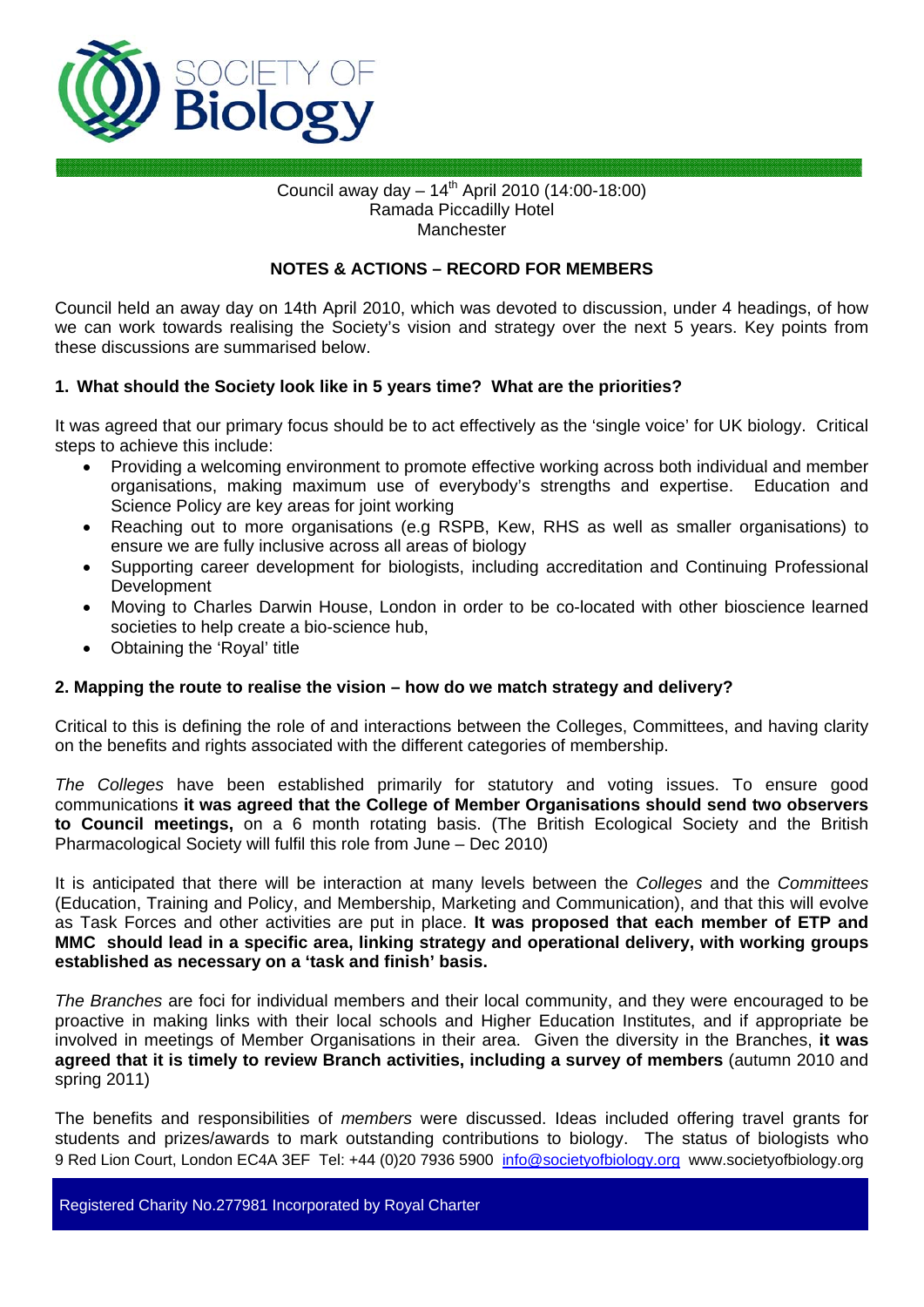

belong to Member Organisations, but are not individual members of the Society, needs further discussion. Council agreed that membership was a two way relationship where the Society should provide direct member benefits but with members supporting the charitable activities. In this regard, part of the membership fee was philanthropic. Current member benefits include the *Biologist*, professional recognition and development, networking opportunities and a regional branch structure, and representation as a single voice for biology. The latter had the potential to bring significant benefits to both Colleges through direct influence over science policy, funding, education, public engagement and careers.

It was agreed that the launch of the Society had been very successful and there was some discussion about holding further events/conferences. Another approach might be for the Society to devote a day to a particular aspect of biology, which Branches and MOs up and down the country could contribute to – maybe along the lines of the RSPB winter bird watch weekend.

It is early days in the life of the Society but it was agreed that so far there has been a good match between vision, strategy and delivery. Going forwards i**t was proposed that:** 

- **members views should be obtained via a questionnaire (spring 2011)**
- **Council members should be assigned to lead in specific areas (summer 2010)**
- **Council should review the strategy and business plan regularly (September 2010)**

### **3. Raising our profile**

This is critical to success and several ideas were proposed including:

- Local press coverage of regional Branch activities
- Developing an activity programme around the Olympics, linking to the activities of Member Organisations as appropriate
- Ensuring we comment rapidly on important and/or controversial topics, linking with the Science Media Centre, Sense about Science etc. as appropriate
- Campaigning/lobbying on topics such as the funding of University biological sciences departments, making use of early day motions and parliamentary questions if appropriate.
- Making use of celebrities
- Exploring opportunities to coordinate Member Organisation's media activities as appropriate
- Encouraging members to give Society-badged lectures and creating a database of speakers/topics
- Developing plans for a high profile conference.

#### **4. Financing the vision – income generation and increasing membership**

Generating more income is essential if we are to realise the vision. Most of our income comes from membership fees, so recruitment of new members at all levels is critical. It was suggested that it would be useful to do some financial modelling and projections, looking at subsets of the membership as well as the membership as a whole. Other aspects of fundraising need to be considered.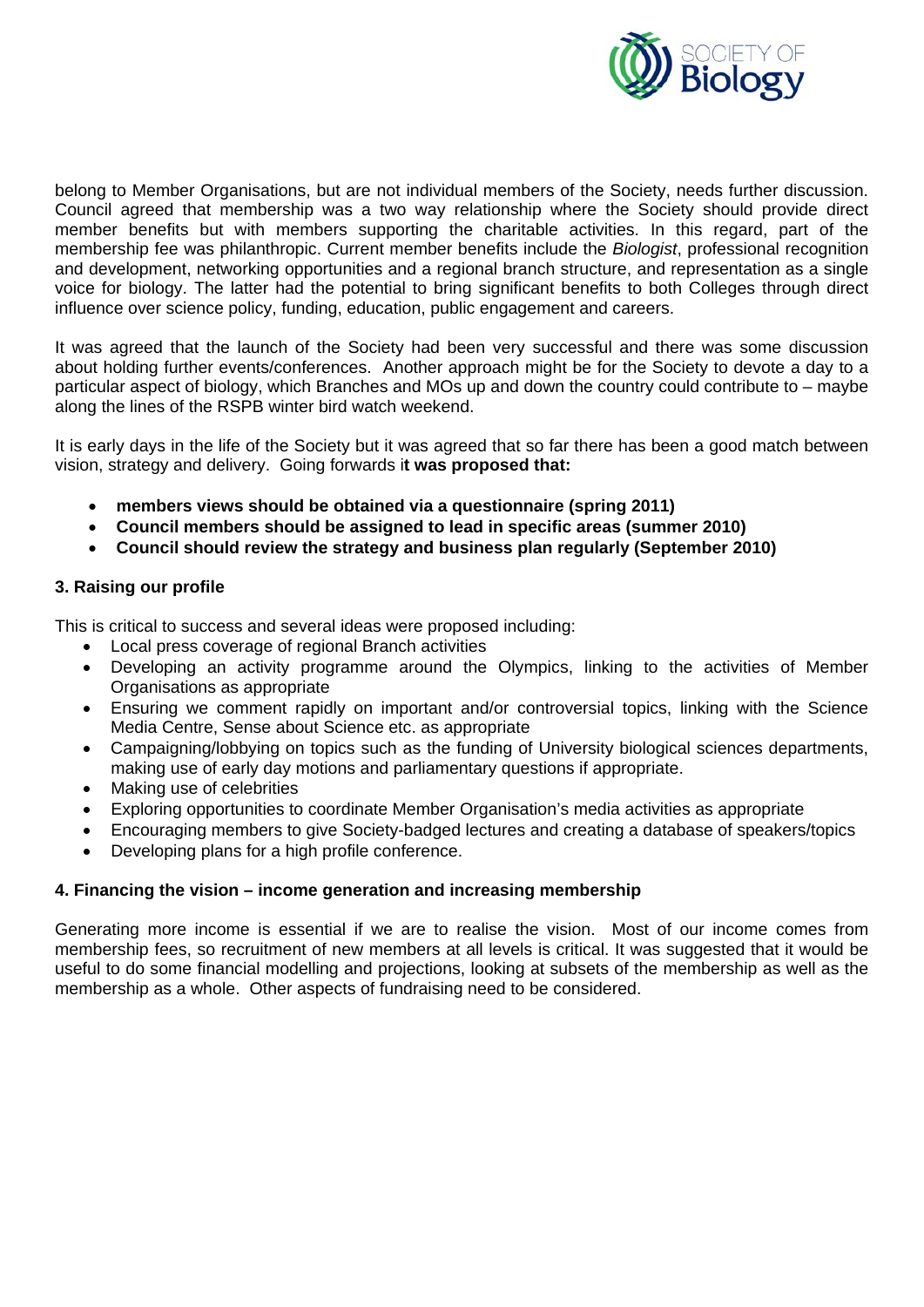

### **Redacted minutes of Council Meeting 12:00 Thursday 3 June 2010 Room 4.005 AV Hill Building, The University of Manchester, Oxford Road, Manchester M13 9PT**

# **Minutes**

### **1. Welcome and present:**

In the absence of the President, the Honorary Secretary, Professor David Coates (DC) took the chair and welcomed members of Council and observers attending the meeting.

Dr William Marshall (Treasurer), Mr Ken Allen, Ms Liz Lakin, Dr Pat Goodwin, Prof Martin Humphries, Dr Aileen Allsop, Professor John Coggins, Professor Keith Gull, Professor Pete Downes, Dr Mark Downs (Chief Executive), Ms Chris Trimmer (SEB, Observer), Ms Sue Thorn (Chair MMC committee), Mrs Kate Baillie (BPS, Observer), Ms Jen Crosk (Minutes), Mr Jon Kudlick (Director of Membership, marketing and communications, item 7 onwards)

**Apologies:** Professor Dame Nancy Rothwell (President)**,** Professor Sir David Read**,** Professor Julia Buckingham**,** Professor Robert Freedman (Chari ETP committee), Mr Tim Brigstocke

#### **2. Minutes of previous meeting were agreed.**

Professor Rosie Hails was proposed as a new member of Council (co-opted) to replace Professor Malcolm Press. Mark Downs (MD) reported that Rosie was also a member of Council for the British Ecological Society and a key leader of the Natural Capital Initiative**.** Council unanimously approved her appointment.

### **3. CEO Report**

The Chief Executive's (MD) report included the following points:

- Since the last Council Meeting there had been a Council "Away day", the Society of Biology Launch and AGM. Structural changes were almost complete.
- Staff had been actively involved in a budgeting and forecasting process for next financial year.
- New Honorary Fellows were discussed. Council agreed the proposals.
- MD reported that The Australian Institute of Biology had asked the Society to consider running their membership function, possibly as a new Branch. MD also reported that he was

9 Red Lion Court, London EC4A 3EF Tel: +44 (0)20 7936 5900 info@societyofbiology.org www.societyofbiology.org

Registered Charity No.277981 Incorporated by Royal Charter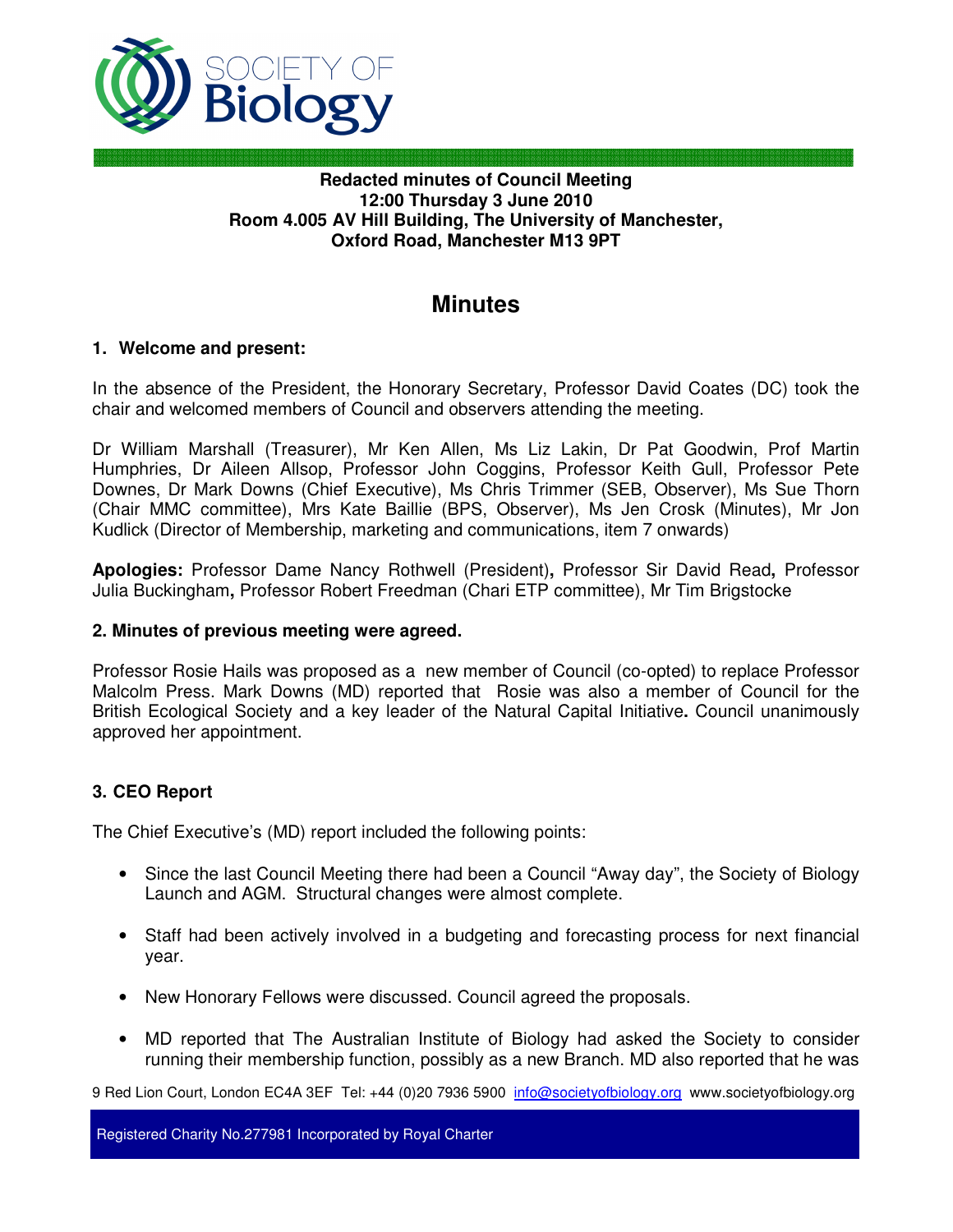

looking at possibilities for a Gulf Society of Biology and a Japanese membership branch. Council asked MD and the Branches coordinator to review these options and to report back.

- MD noted that there had been reasonable media coverage since the SB Launch. The Sunday Times and Telegraph had covered dissection in schools. The Society had also been included in briefing for press thorough the Science Media Centre leading to coverage in the Mirror. MD had submitted an obituary for Dax Copp former DG of the IoB which the Times had published.
- An article published in the Biologist by Harold Hillman had provoked member concern. Council requested a rebuttal be published.
- Staff news: Bill Parry and Emma Southern had resigned. Niamh Johnson had started on 1 June to work on the accreditation programme, supported by BBSRC. A new intern has started in membership. Jen Crosk had started on 1 March as MD's PA.

#### **4. Launch**

This had been a successful event, with good sponsorship, high turnout and positive responses. The AGM had also gone well.

#### **5. Away day**

MD summarised next steps highlighting in particular the proposed two new major conferences. There was agreement that market testing was essential before committing significant time or funds. Council asked the MMC committee to consider the options, using a small task force as appropriate and report back

#### **6. Charles Darwin House (CDH)**

Council noted on-going discussion with Pension Trustees. All agreed that moving to CDH was essential for the Society. The strategic relevance and operational cost savings were substantial.

### **7. Education Training and Policy Committee (ETP)**

At ETP's most recent meeting the focus had been on the Natural Capital Initiative, SCORE and the Chartered biologist and CPD system. ETP were strongly supportive of the Natural Capital Initiative and recommended on-going support from Council. They also agreed the strategic direction of SCORE. ETP concluded that CPD and the Chartered status remained an important member benefit but that they need further enhancing to create a gold standard.

#### **7.1 Accreditation of Bioscience Degrees**

Council noted that the Accreditation Working Group had made substantial progress since the last Council meeting. There was a cautious but positive respond to the Society's proposals from universities. BBSRC funding had been secured for five months and a new Policy Officer had been recruited, Niamh Johnston,. A number of universities had already expressed interest including Russell Group and post 1992 with regional spread.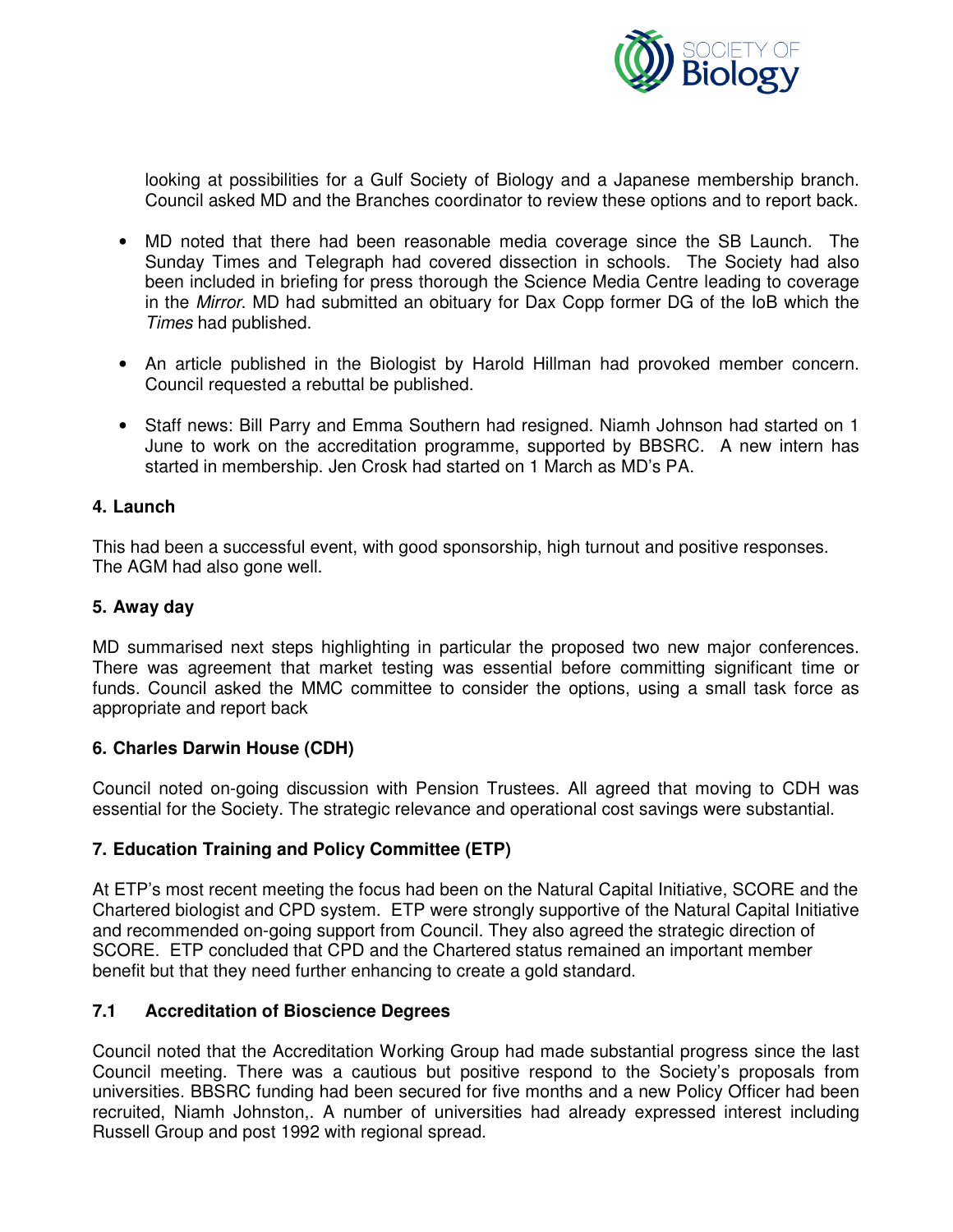

### **7.3 Education Update**

MD reported that the BBO award ceremony will take place on 1 July at the Bloomsbury Theatre and that he planned to meet the new Chair of SCORE, Professor Graham Hutchings in July.

### **7.4 Practical Biology**

Sue Assinder had held a successful two day workshop on taking forward the practical biology agenda. A draft report has been prepared for Council. The ETP committee would now look at the strategy for taking this forward with a public report and campaigning.

### **7.5 Science Policy Report**

- MD highlighted that the Natural Capital Initiative would be holding a large conference in September and that the British Library would host the event. Council supported the current contribution levels to NCI.
- MD had written to all parliamentary candidates with a science background and had a meeting scheduled with Julian Huppert MP. Nancy Rothwell had, collectively, written to David Willetts. MD had met Prof Harries, the new Welsh Chief Scientific advisor whilst speaking at the Welsh Assembly day and would be briefing on the Society in detail shortly.
- MD reported that we were encouraging members to participate in the CASE blog; had written to many new MPs; had written to support the formation of a new S&T select committee; were briefing GO-Science and were participating in the Parliamentary Links day on 22 June. The team were also working closely with IoP and RSC on joint lobbying.

### **8. Membership, Marketing and Communication**

- Sue Thorn (ST) reported that her focus had remained on publications. JBE had been contracted to move to Taylor and Francis next year. The Biologist had gone to BioPharma, with a new Editor in Chief, Sue Nelson just appointed. She reported that the focus of the Biologist be changing slightly with more articles on politics, people and news items whilst retaining the core articles on a range of biology topics. Council noted progress and approved the appointment of Sue Nelson as Editor of the Biologist.
- Jon Kudlick reported that individual membership had grown since last year but was still may below the peak of ten years ago. A number of organisations were working with the team on supported membership to obtain Chartered status through CPD.
- JK highlighted a new partnership formed with the Science Museum with discounted membership.
- Council were asked to note that Membership services had now been outsourced and that the telephone help line there would go live within days. Membership renewals had also been outsourced. This would mean that members could speak to a representative at weekends.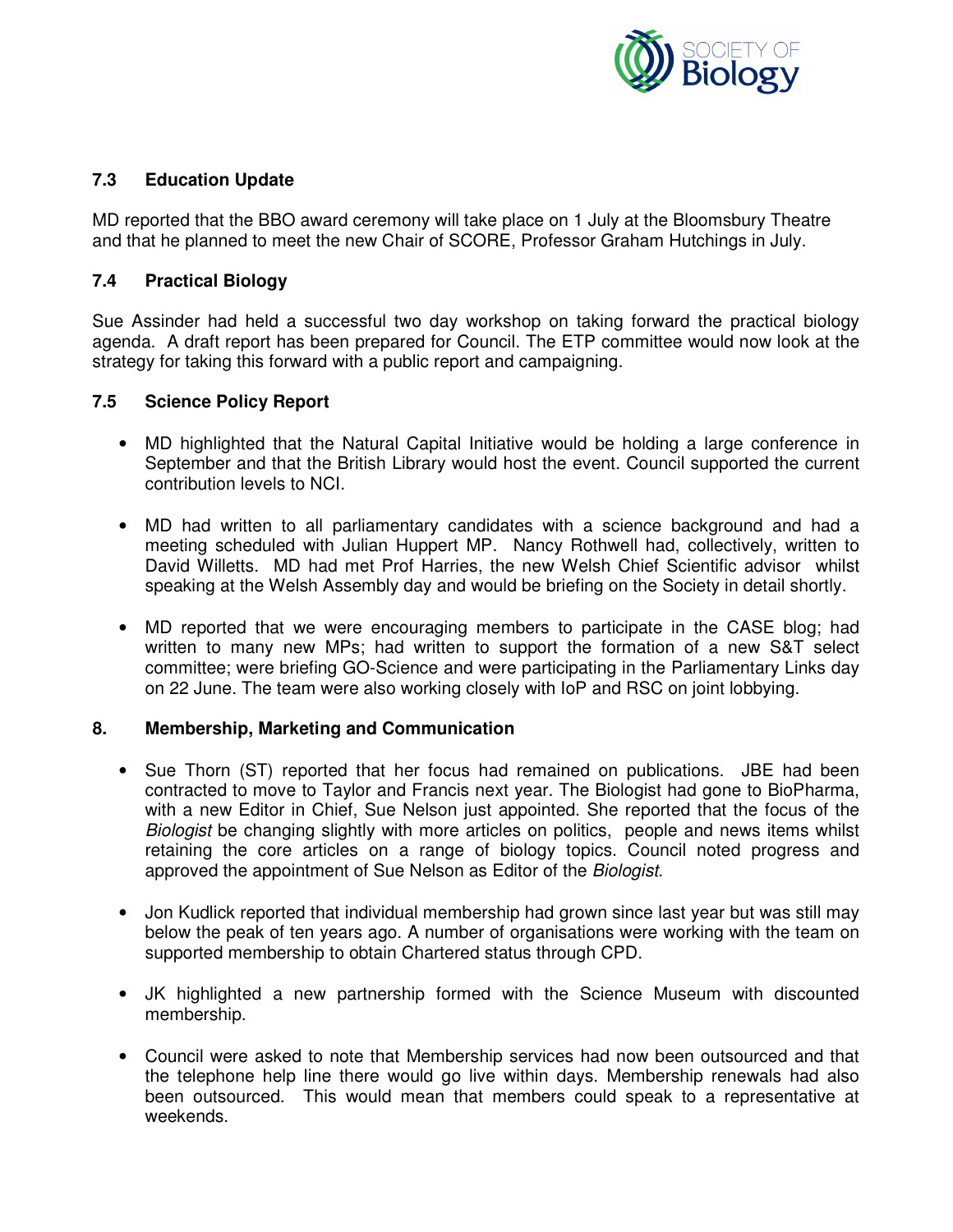

### **8.3 Biologist/JBE update**

Council noted the paper presented. Peer review for JBE needed to be much quicker.

#### **9. Book Awards**

Council agreed the proposals to establish book awards next financial year..

#### **9. 1 HUBS**

David Coates declared an interest for this item and handed the chair to William Marshall (WM).

WM asked Council to agree the proposals set out in the papers that HUBS should become a special interest group of the Society. The Charity Commission would need to be advised. Council strongly supported and welcomed this development.

#### **10. Finance**

- MD reported that the Society's financial position was sound but with little slack for new work..
- Council agreed that that WM should Chair the new Finance committee and that MD would be an observer, with the following membership, drawn from Council and observers: Aileen Allsop, Ken Allen, Pat Goodwin, Tim Brigstocke, Martin Humphries, Kate Baillie.
- Council noted the forecast and agreed the approach proposed for the 2010-11 budget and asked for a final budget, ready for approval at the next meeting, cleared through the finance committee.
- Council identified a number of priority areas for next financial year subject to income.

#### **11. AOB**

Royal title Status: MD said there was no news but that further discussion was planned – it still looked positive.

**12. Date of next meeting**: 9 September, pm in London.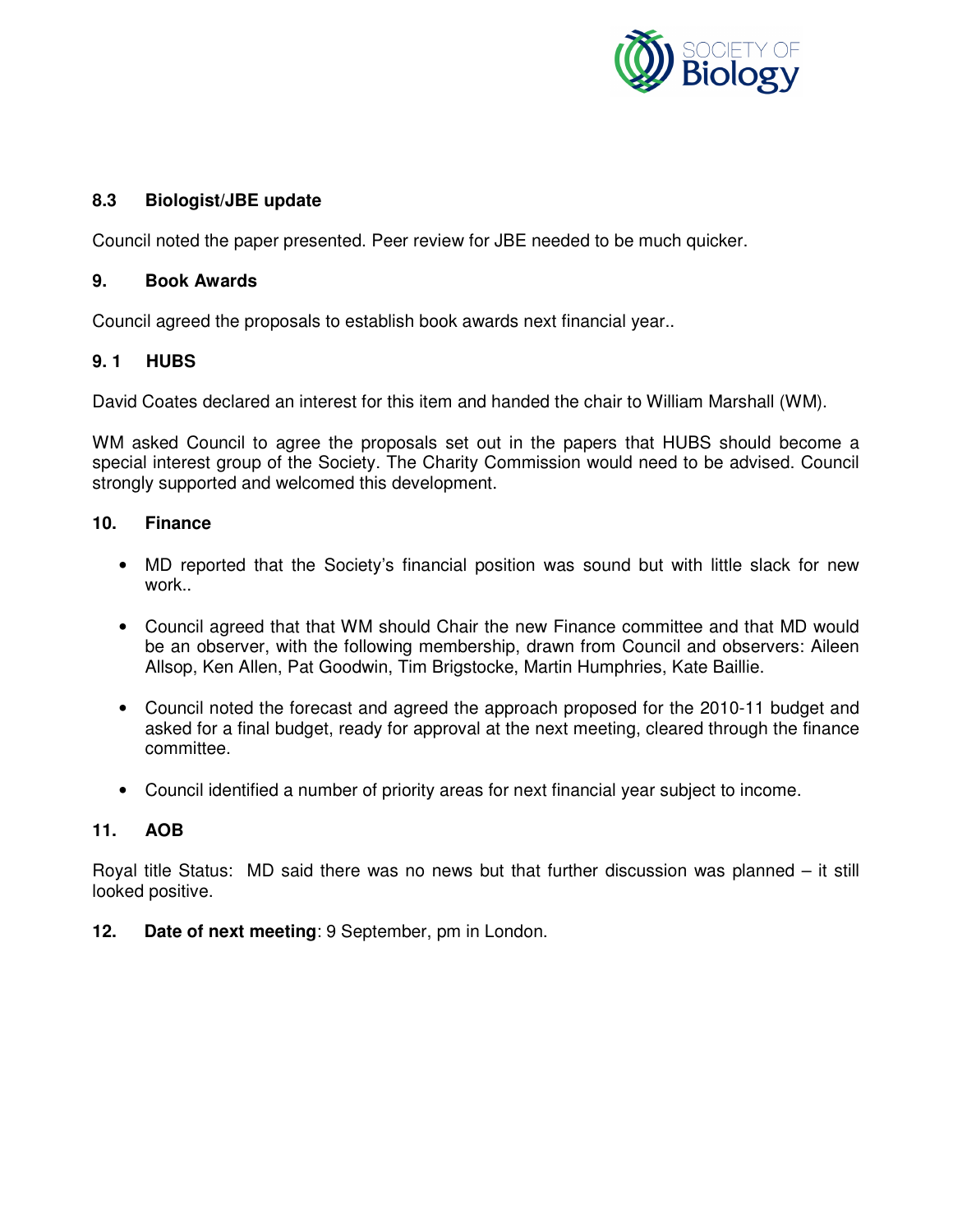# **Council Meeting 13:00 Thursday 9 September 2010 Council Room, 9 Red Lion Court, London EC3A 4EF**

# **Redacted minutes**

#### **1. Welcome**

The Chair welcomed members of Council and observers and presented apologies.

- Present: Prof Dame Nancy Rothwell (Chair) Prof David Coates (Honorary Secretary) Dr William Marshall (Treasurer) Dr Pat Goodwin Prof Keith Gull Ms Liz Lakin Mr Ken Allen Prof John Coggins Mr Tim Brigstocke Prof Pete Downes Prof Julia Buckingham
- Observers: Dr Mark Downs (Chief Executive) Kate Baillie (BPS) Jen Crosk (Minutes) Prof Robert Freedman (Chair ETP Committee)
- Apologies: Ms Sue Thorn (Chair MMC Committee) Prof Martin Humphries Prof Rosie Hails Dr Aileen Allsop

#### **2. Minutes of Previous Meeting**

- 2.1 Review of action points not covered elsewhere.
- **Biologist**  A rebuttal related to an article by Prof Hillman had been published in the last Biologist.
- **Royal Title** this was being actively pursued.

#### **2.2 Comments on the minutes of previous meeting**

The Minutes were signed as a true record of the previous meeting after minor adjustments. The Redacted Minutes were approved for publication.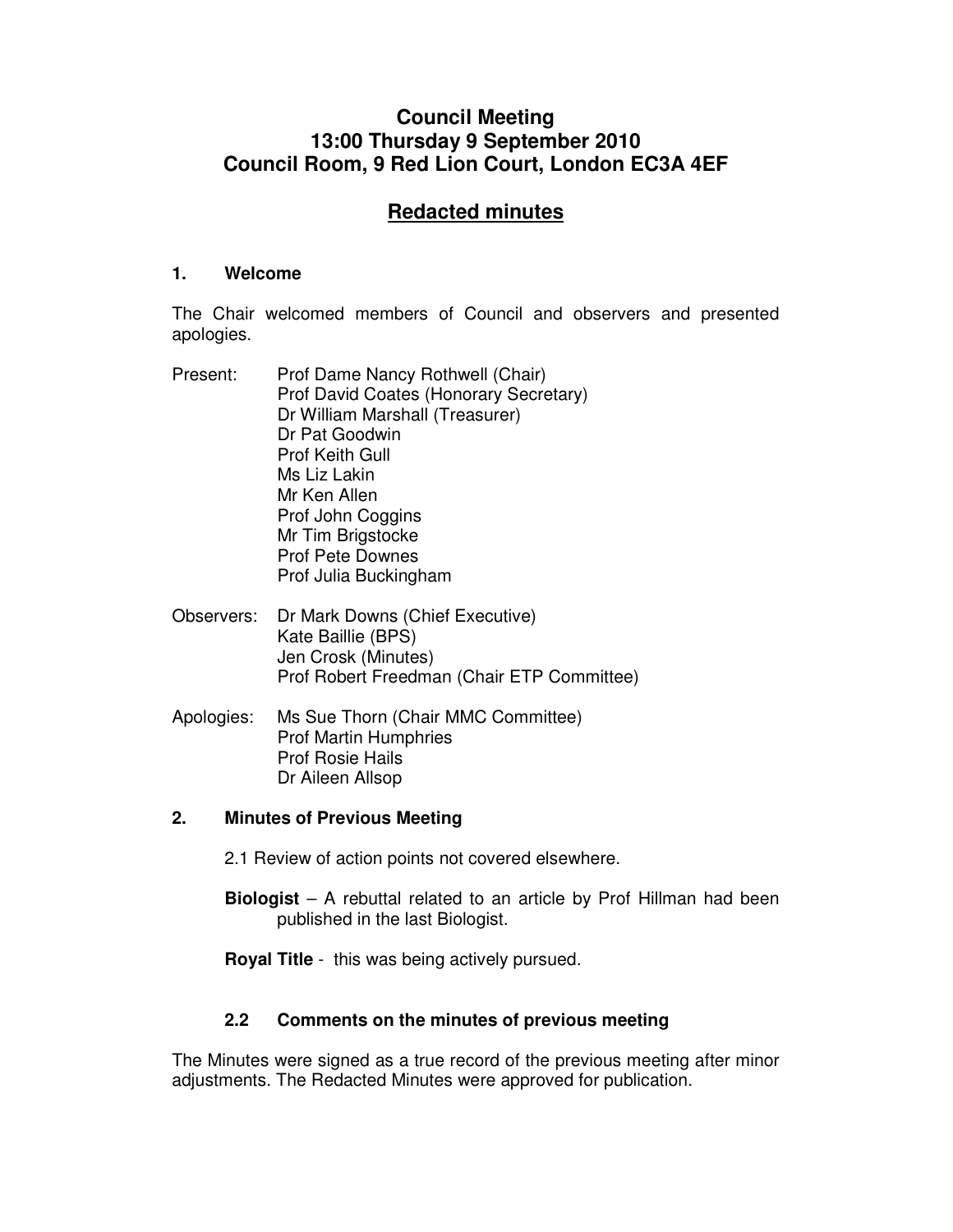### **3. CEO Report**

Mark Downs highlighted that the Parliamentary Links day had fallen on the same day as the budget, resulting in very few MPs attending, although there were more peers.

The Institute of Physics were the latest recruit as a Member Organisation. The Society of Radiology had left.

The UK Biology Competition Awards had been held in July, this had gone well and all three team members had won medals in the Olympiad, for the  $15<sup>th</sup>$ successive year.

Mark Downs reported that the Society currently had more capacity than at any other point over the last year following the end of maternity leave for one member of staff and long term sickness for another. The Society had three interns over the last six months, resulting in updated careers pages on the website and good work with the Natural Capital Initiative. Nancy Rothwell felt that a decision needed to be made on what to drive now that the Society was fully staffed.

An opportunity had arisen with the Science Curriculum suggesting that the Society should be involved in a new approach to curriculum development and exam specifications. Keith Gull felt that a comparison of the International Baccalaureate curriculum with A level would be useful.

### **4. Finance Committee Report**

William Marshall reported that the Finance Committee meeting had been very successful. The Committee now consisted of members of Council and observers: financial processes were now much clearer, making it more understandable. He thanked the Chief Executive for his work on this.

- 4.1 The forecast for the year end was positive. Against a backdrop of considerable unexpected expenditure the forecast looked excellent.
- 4.2 The new Auditors had attended the meeting. The procedures stated in the Auditor's letter had been agreed. The Auditors had asked whether Council concurred with management over the risk of fraud which was reported as low. Council agreed**.**

### **Financial year 2010-11**

4.3 Mark Downs explained that all the key activities were now shown as cost centres/departments. The main budget cost centre was overheads, which included staffing. There was a small surplus proposed for next year. The Finance Committee were concerned that this was low but agreed to recommend the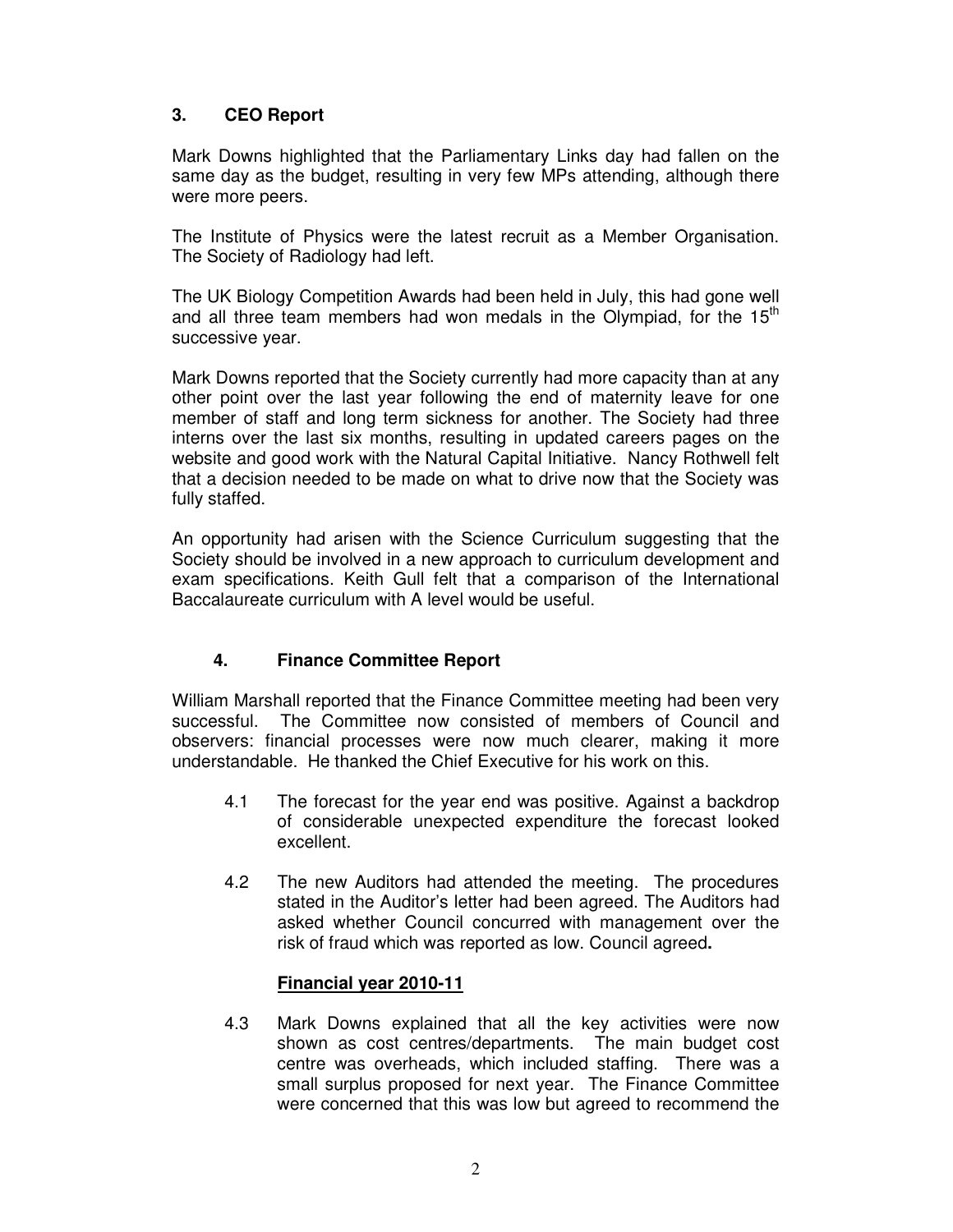budget and review progress at Q1. However, the figures were based on the Society not moving to Charles Darwin House. If the move were to proceed, the bottom line would improve.

Council approved new staff commitments for degree accreditation and administration support. A new media officer would start in November.

Mark Downs reported that they key risk was income and not expenditure, i.e. if individual members suddenly started to drop or member organisations left. Pete Downes asked what the risk mitigation strategy was. Mark Downs proposed managing the relationships as closely as possible through more promotion and marketing work. Arrangements were in place for a meeting with Member Organisations in November to keep dialogue open.

William Marshall reported that Charity Commission best practice required the Society not to have large free reserves without clear justification. The range agreed was £400k-£600k as a consolidated sum. Council agreed**.**

#### **5. Charles Darwin House**

.

As a declared interest, the Council noted that John Coggins (JC) was now Chairman of the Biochemical Society's publishing company, Portland Press.

Pension Trustees had agreed to support the Society in its endeavours to relocate

Red Lion Court was about to be placed on the market, the website had been built and a booklet was being published. Mark Downs had formally written to request a move to Charles Darwin House, Roger Street, London on an equirt purchase basis.

#### **6. Report from the Education, Training & Policy Committee**

6.1 Robert Freedman reported that the third meeting of ETP had been well attended.

He noted that no invitation had been received to nominate panel members to HEFCE. The potential reasons were being investigated. David Coates indicated that HUBS had also been missed.

Robert Freedman noted that the Society had been actively responding to announcements on CSR and continuing to work on identifying science policy objectives. A joint letter from Mark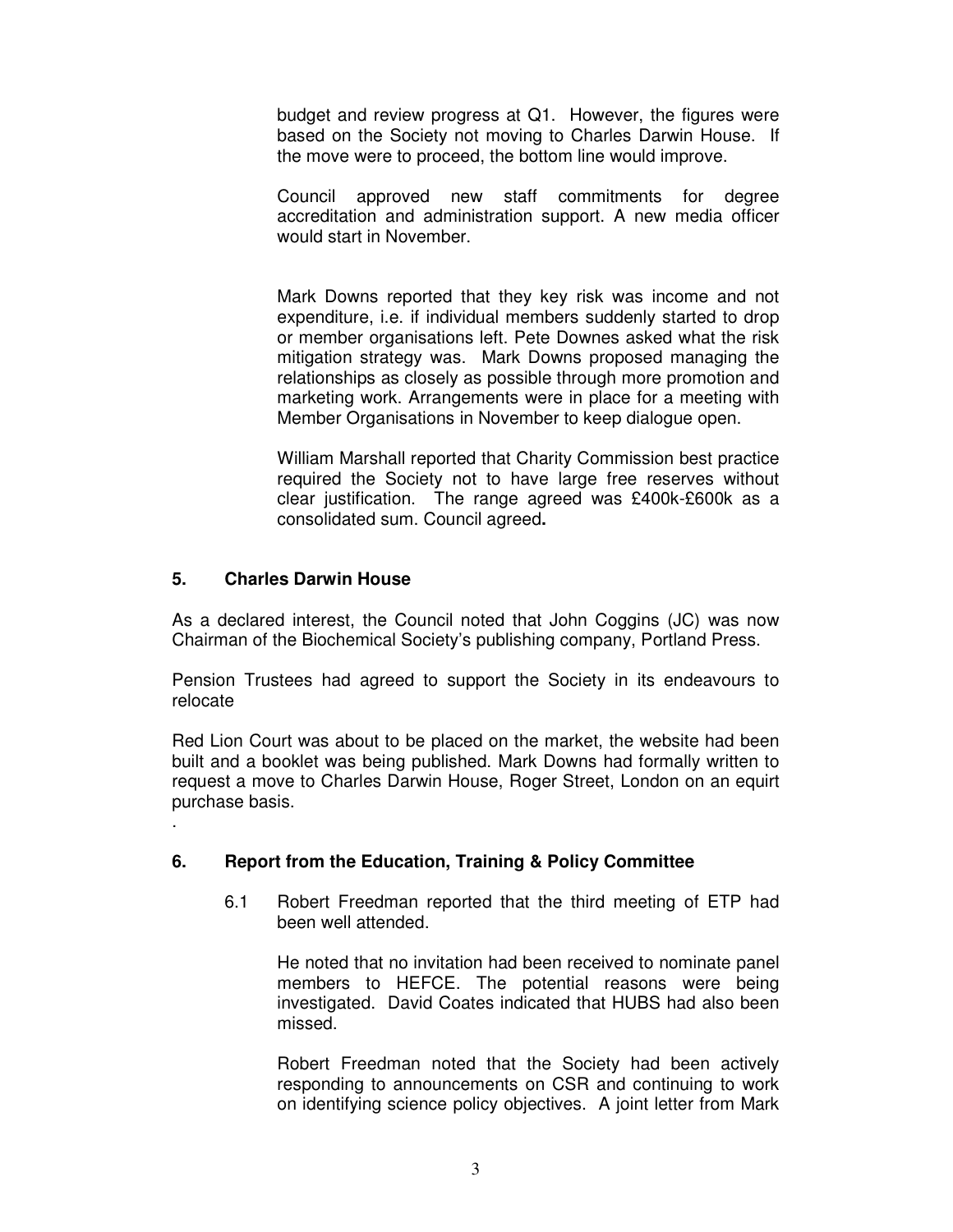Downs had been published by the THE rebuking a previous letter suggesting no link between STEM graduate numbers and economic prosperity. Keith Gull cautioned against seeking support for STEM at the cost of the humanities**.** Council agreed.

Council agreed that the CSR discussion should be around research and the skills premium of graduate development rather than arguing maintenance of funding for science per sec. It was anticipated that ETP would look at this further.

The practical biology website had received good support. The Committee had been strongly supportive of maintaining this function but had asked for a paper on where the funding would come from.

Cliff Collis had given a presentation on the value of registers. ETP had asked staff to ensure better cost recovery.

Individual members of the Committee were asked to lead on specific areas of policy.

- 6.2 The UK Biology Competitions special interest group was developing well. Planning for the future, it was expected that the UK would host the international Olympiad in 2017 or 2018. This would require £1m plus. Council asked this to be flagged to potential funders regularly from this point onwards. Mark Downs reminded Council that they may wish to consider designating a fund for this in the accounts in future years.
- **6.3** David Coates reported that HUBS was holding a meeting on 10 November at Charles Darwin House which David Willetts had agreed to speak at.

#### **7. Accreditation**

Liz Lakin spoke to her paper. BBSRC funding had been instrumental in appointing a dedicated Higher Education Policy Officer. Tremendous work had been done on a strategic and policy level. The first draft of the accreditation framework had now been completed and a sub-group within the Accreditation Working Group were to oversee the academic side. The Working Group was due to meet next week (15 September). The team were taking forward a Stakeholder Meeting on 13 October, the aim of which was to introduce the proposed framework, appraise them of the process itself, solicit interest for the pilot and gain feedback. Two surveys had been developed, with over 1,000 student responses via Facebook.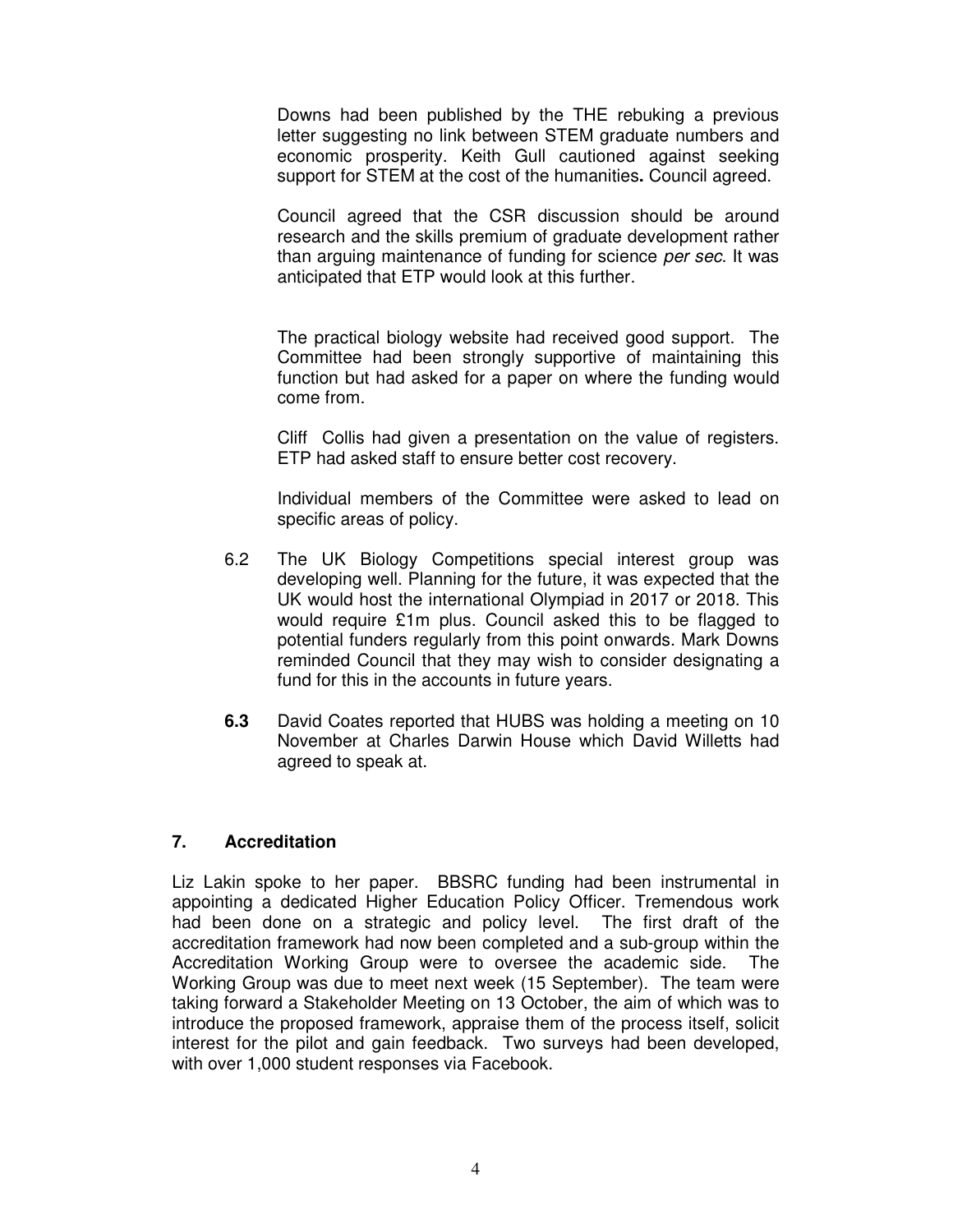### **8. Branches – Future Options**

Ken Allen reported good progress. The work for the paper had almost been completed on domestic branches with overseas issues yet to be addressed. He proposed consulting with branch reps and the MMC Committee during **October** 

#### **9. MMC Report**

Mark Downs noted that there was a proposal to try to dedicate more staff effort to work in Scotland. He was progressing this.

In the absence of Sue Thorn, Mark Downs gave a report. The first meeting of the MMC Committee had been in July. Items from the Council Awayday had been picked up by MMC. One initial conclusion was that the Society did not yet have the capacity to run major conferences and instead should aim for smaller, more focussed events. The first would be a half day seminar on Education Policy, to explain how the examination system works for A'Levels and GCSEs with a charge of £50 for members and £100 for non-members. Mark Downs had met with the Society of Endocrinology to discuss the possibility of using their infrastructure for a larger event.

Membership was currently slightly up over the same period last year having grown by 79 net. It remained a key area of attention.

Mark Downs reported that (away day action) special offers for membership were being pursued. One initial option was to offer a one year 50% discount for members of our MOs.

William Marshall reminded Council that a priority for the MMC Committee was the age profile of the Society's members.

Council suggested a number of sectors to approach for membership including seed organisations, pet foods and biofuels

Sue Nelson had formally taken over the Biologist as Editor and the next edition would be published around the end of September.

### **10. AOB**

Mark Downs requested suggestions for the Times list of the one hundred greatest (living) British scientists.

The date for Fellows the Dinner was set as 25 January 2011. Invited guests would be free of charge but others will need to pay. Nancy Rothwell agreed to do a short pre-dinner speech.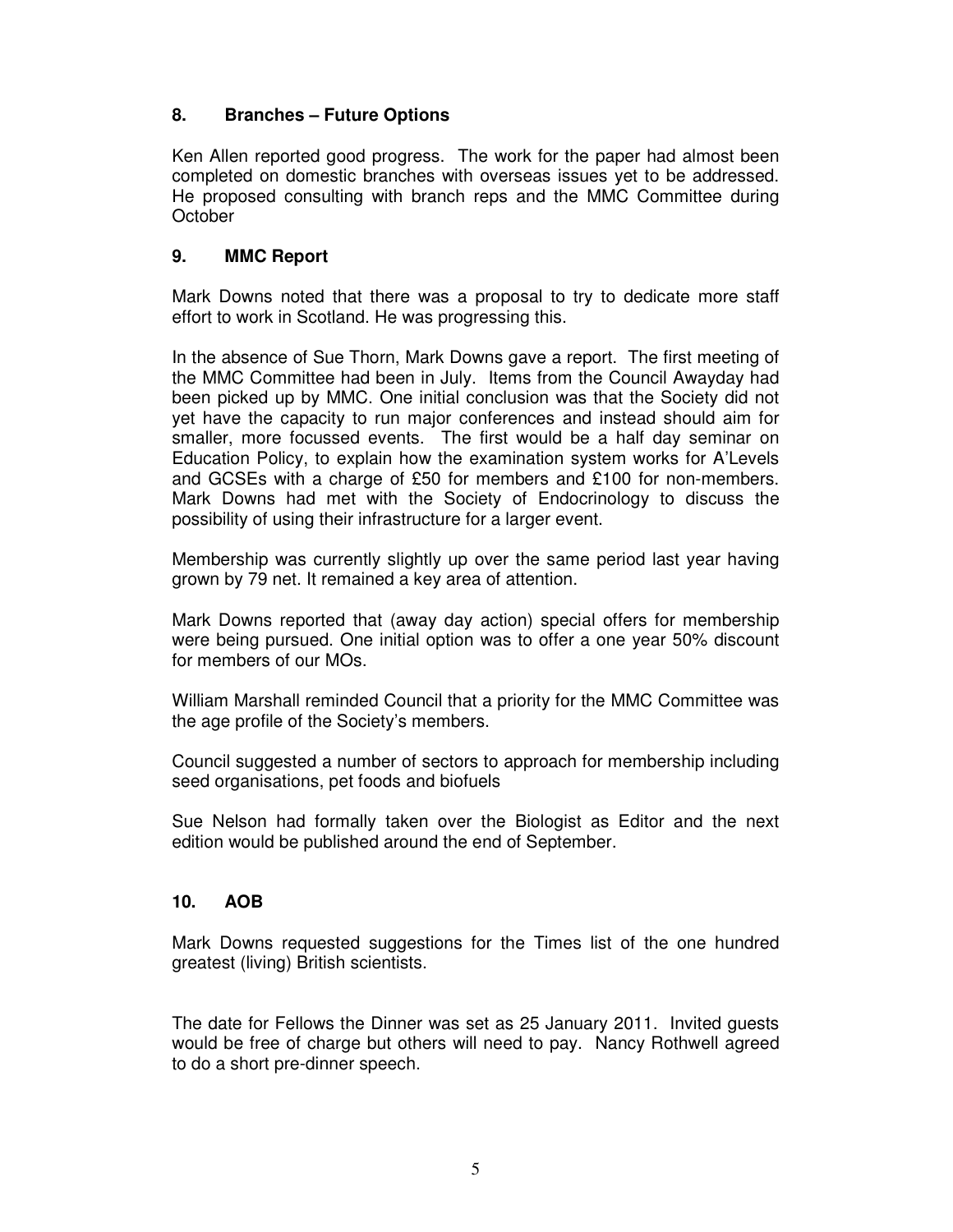# **11. Date of Next Meeting**

Monday 6 December 12:30 for lunch, 13:00 start, in London.

Dates for 2011 meetings:-

24 February 16 June in Manchester 6 September 8 December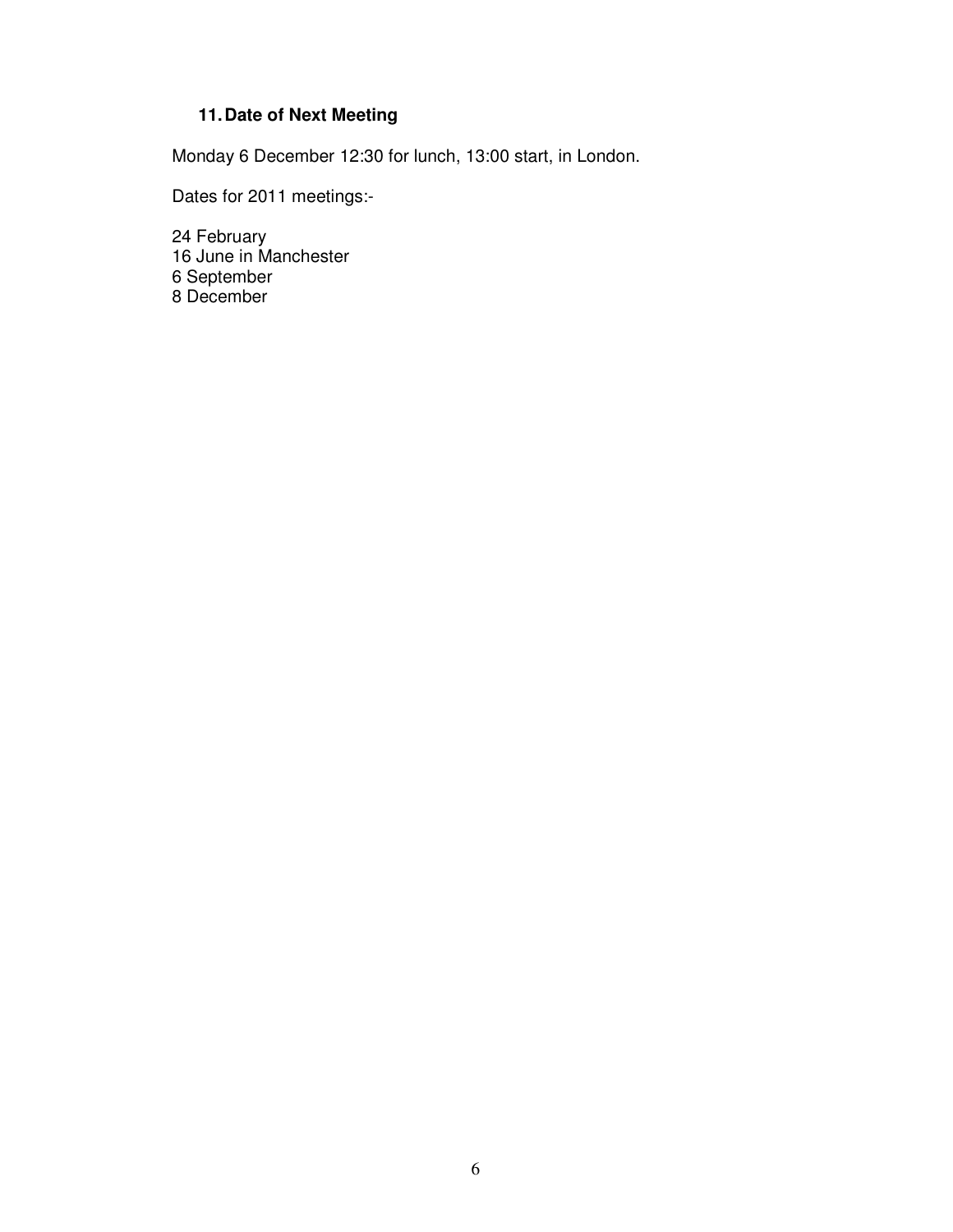

### **Redacted Council Meeting Minutes 13:00 Monday 6 December 2010 Council Room, 9 Red Lion Court, London EC4A 3EF**

#### 1. **Minutes**

The Chair welcomed members of Council, new Council Member Professor Rosie Hails and observers to the meeting. The Chair also informed Council that this was Kate Baillie's last meeting as an observer.

- Present: Prof Dame Nancy Rothwell (Chair) Prof David Coates (Honorary Secretary) – by phone Dr William Marshall (Treasurer) Dr Pat Goodwin Ms Liz Lakin Mr Ken Allen Prof John Coggins Prof Pete Downes Prof Julia Buckingham Prof Rosie Hails
- Observers: Dr Mark Downs (Chief Executive) Kate Baillie Prof Robert Freedman Sue Thorn Jen Crosk (Minutes)
- Apologies: Prof Keith Gull Dr Aileen Allsop Mr Tim Brigstocke Prof Martin Humphries

### 2. **Minutes of Previous Meeting**

The Minutes were then signed as a true record of the previous meeting. The Redacted Minutes were approved.

### 3. **Chief Executive's Report**

Mark Downs (MD) noted the proposals just announced to change the scientific make-up of the Advisory Council on the misuse of Drugs. Council agreed that the Society should take a strong line on this arguing for a system closer to the existing one.

The Comprehensive Spending Review and Browne Review had received good media coverage and the CEO had been invited for interview on Radio 4's Material World to debate the Government's expenditure plans alongside David Willetts.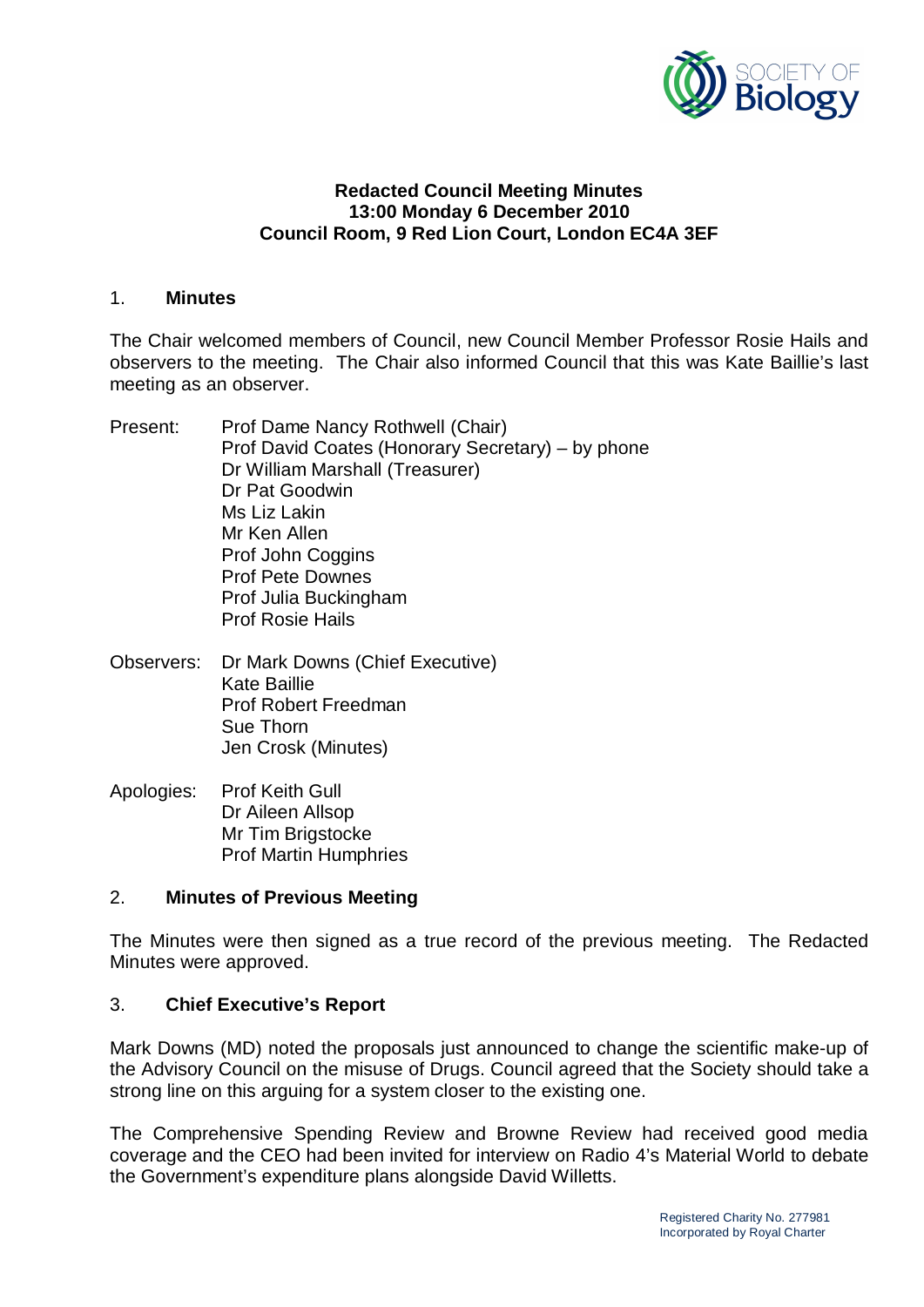

There had been an interesting Member Organisatons' meeting Chaired by John Coggins where interest had been shown in Society led seminars covering issues such as Trustee training. Two new MOs had joined the Society, Wiley Blackwell and Johnson & Johnson (Lifescan), who would be sponsoring part of the Fellows Dinner in January.

Council agreed to offer limited financial support to SCORE (Science Community Representing Education) next financial year following a recommendation from the CEO.

The Animal Sciences Group had now agreed their constitution and their Chair, Prof Clive Page, had recently presented to the ETP Committee.

MD reported that the Accreditation presentations, the Awards Ceremony in Japan and the Society Launch were now all on YouTube. The Society was now doing much more tweeting and blogging following the appointment of a media person. Electronic Christmas cards were being sent out this year.

MD reported that there was a plan to launch a Plant Sciences Federation. MD hoped that they would be a Special Interest Group of the Society. MD had been invited to address a special meeting to consider establishing this Federation on 31 January 2011.

This meeting would be the last for the current rotation of MO observers. The MO reps for the next six months would be Phil Wheat from the Society for Applied Microbiology and Prof Ceri Davies from the Anatomical Society. For the second half of 2012 there would be representatives from the Linnean Society and BES.

MD confirmed the three sponsors for the Fellows Dinner. These were Johnson & Johnson, Taylor & Francis and the Charities Aid Foundation.

### 4. **Charles Darwin House**

Council confirmed that the Society would be purchasing 12.5% of Charles Darwin House, which was approximately one half floor (c1,500 sq ft), fully decorated and carpeted. Expected move date was mid February 2011.

#### 5. **Finance**

Draft Accounts for 2009/10

The Honorary Treasurer reported that there was likely to be an overall surplus in the Statement of Financial Activity. It had been a cost effective first year.

#### **6. Royal Title**

The application for the Royal title had been made jointly by the Institute of Biology and Biosciences Federation in April 2009. A letter had been received from the Cabinet office on 17 November 2010 to say that the application had not received recommendation and but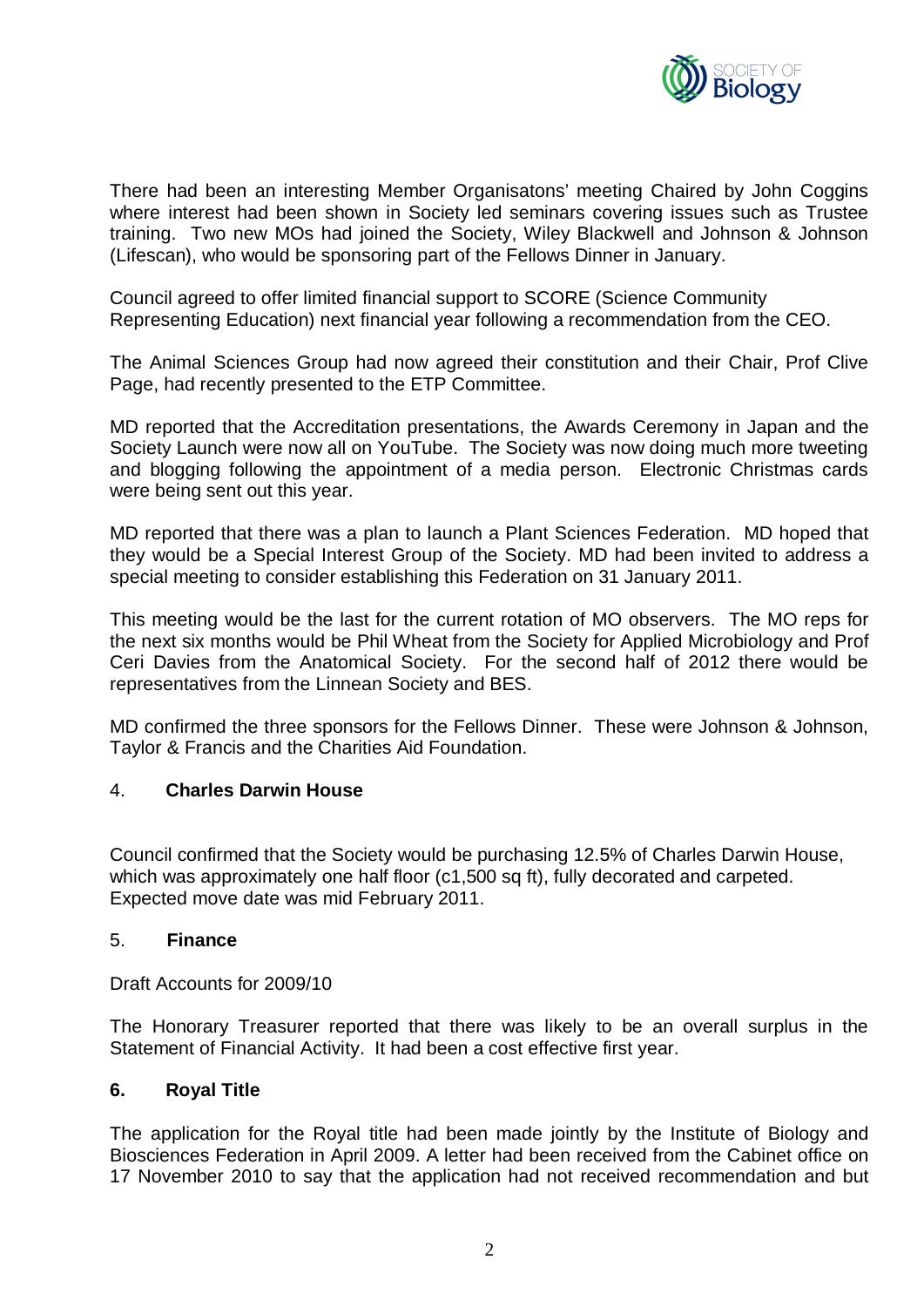

that the Society could renew its application in the future. Council expressed disappointment and agreed to continue to pursue this issue.

### 7. **Report on the Awayday and the work of Education, Training and Policy (ETP) Committee**

The ETP Committee had met for a full day in November. Robert Freedman noted particular support for the weekly science policy newsletter.

There had been a lot of activity in the education policy area. The special interest groups area and processes for reporting were working well. Council discussed whether the Society should allow industry to nominate someone to attend (rather than individual appointments. Council agreed that nominations are acceptable.

ETP had agreed that the Society should support the Research Council's Concordat on science communication; explore offering Chartered Scientist status; plan an on-line, enhanced CPD process. as part of reinvigorating Chartered Biologist subject to Council approved funding; develop a full communication strategy for CPD and CBiol and champion a broad, balanced and coherent schools curriculum.

a. Accreditation Workshop Report

Liz Lakin (LL) reported on the strategy consultation day. It had been a very successful day with significant engagement. David Willetts had launched the event.

The framework and process had now been finalised. Folllowing the launch, 20 universities had expressed interest in the pilot. LL noted that the Task Force had now completed its work and she recorded her thanks. Three start and finish groups/panels were now required to look at academic content, process and quality control. Chairs had already been identified from the Task Force and Working Groups.

### **8. Report from Membership, Marketing and Communications (MMC) Committee**

Membership numbers were reported as stable.

Much media work had been done in October, with the CEO on Radio 4's Material World and the Science Communications Awards / photo competition receiving good coverage. The "Thinspiration" article in *The Biologist* had also done particularly well. This media work has resulted in an increased number of visitors to the website in October.

Sue Thorn (ST), Chair of MMC Committee reported that the JBE had now moved to Taylor & Francis and the backlog was under control. The backlog of JBEs had now been digitised and would be available, subject to a charge, from the New Year.

JK highlighted the need for a new strategy to attract members and WM asked for the membership demographics to be available at the next Council Meeting.